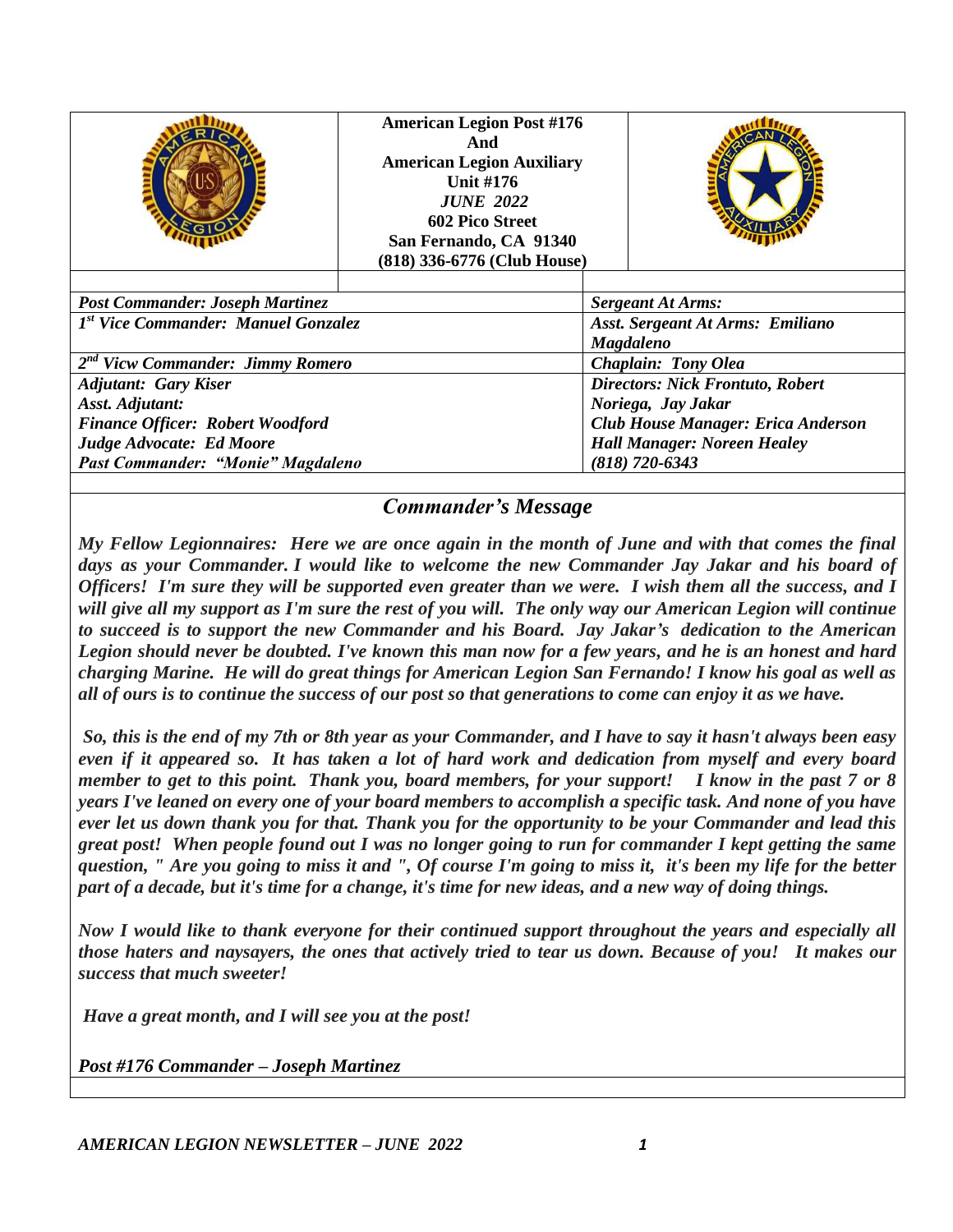*1 st Vice Commander's Message*

*Hello Legion Members: I hope you are in good health. Don't forget you can pay on line at American [Legion.org](http://legion.org/) . Please let me know if you've paid, and I'll send you your card. If you paid and get a notice in the mail saying you are past due, don't send it again. Please let me know. We have had a good year in memberships, and we signed up new members too. We are having regular meetings again so please come by. Take care and stay healthy!*

*Post #176 1st Vice Commander – Manuel Gonzalez*

*2 nd Vice Commander's Message*

*Hello Fellow Legion Members: I hope everyone had a wonderful month of May. It's that time of year again. Elections have happened at our Post. Change of Board members will take place during the second General Meeting in June. I hope you can join us for the Ceremony. As we move forward to a new chapter of our Post, keep supporting Legion functions. It is greatly appreciated. Check newsletter and postings for upcoming events. See you at our next General Meeting. 1st and 3rd Tuesday of the month in the Post Hall at 7:00 p.m. Have a wonderful month of June my friends.*

*Post#176 2nd Vice Commander – Jimmy Romero*

#### *Patriot Bingo*

*Patriot Bingo continues to maintain an attendance at the 40+ level. We are now seeking local businesses and members of the community-at-large, to become sponsors of some of our events. We will then be able to pay out larger prizes. We anticipate that in the near future, our attendance will begin to increase. We would like to be prepared to meet that challenge by offering more attractive prizes. If you are interested in becoming a sponsor, or if you know of anyone who would like to become a sponsor, please call Bob Woodford at ( 818) 894-4246.*

*Bingo Manager – Bob Woodford*

*President – American Legion Riders Message*

*The Post 176 Legion Riders wish our fellow Veterans, their families and community a great Summer. Stay safe and continue to support our Post. Beat the heat. Have a beer in our Air-Conditioned Clubhouse and watch our Dodgers play. Summer is here so watch out for our kids….. Look twice for Bicycles and Motorcycles. Keep the greasy side down.*

*Director Post 176 – American Legion Riders – Jay Jakar*

*Auxiliary President's Message*

*On June 21, 2022, we will be having our installation of new officers for 2022- through 2023. The time will be at 6 pm. at the American Legion Post. Ann Philcox, Past District President, will conduct our Installation event. I am looking forward to another great year for our Auxiliary events. Please be sure to read the newsletter so you can be informed of events taking place. Our Auxiliary appreciates* 

*AMERICAN LEGION NEWSLETTER – JUNE 2022 2*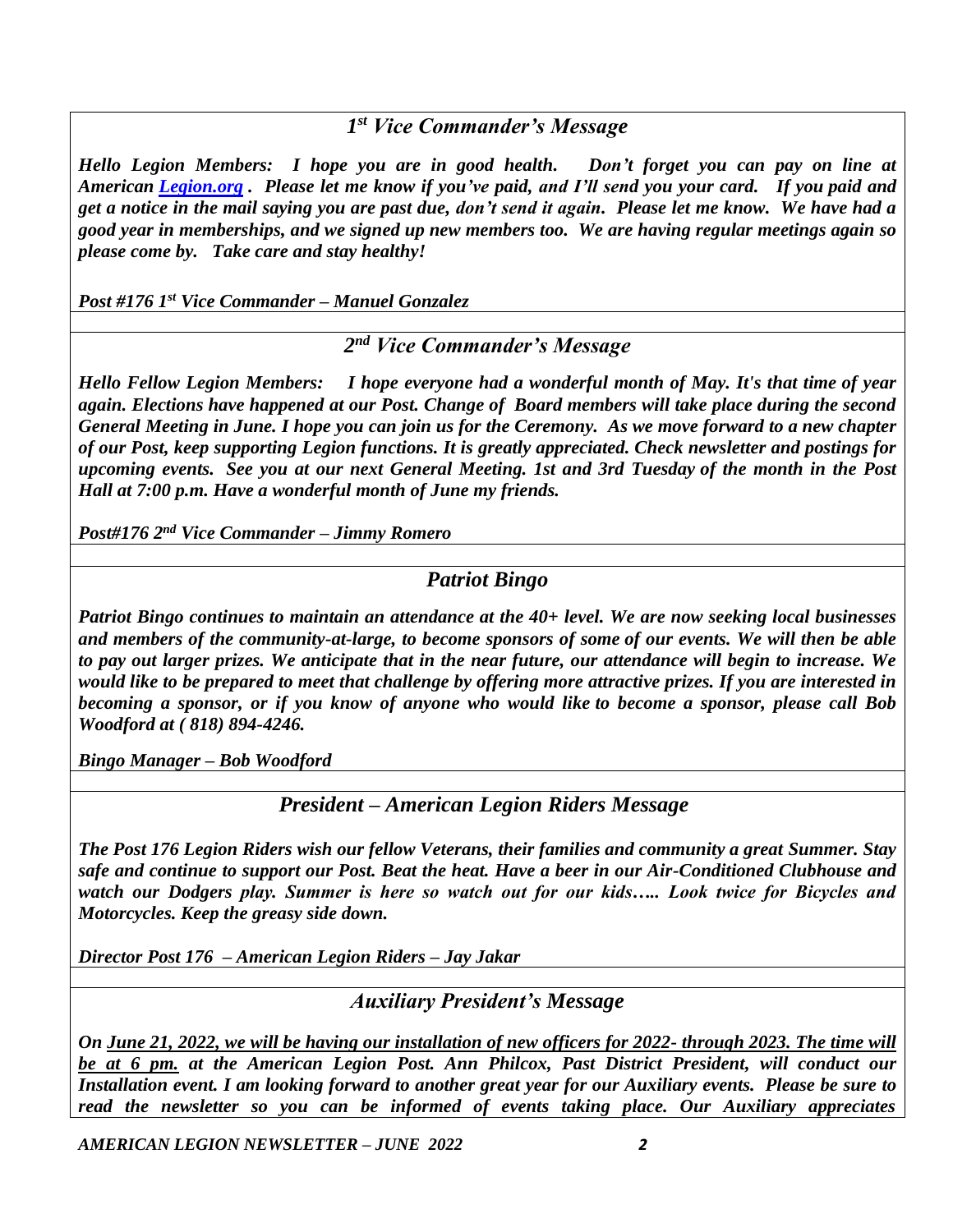*your assistance on our events that provide support for our Veterans and Community.*

*This month on June 18, 2022, we will be having a Boutique sale here at the Post from 10 am to 3 pm. Come and bring your friends to browse around and shop seeing many lovely items to buy. We will also be selling hot dogs, chips, drinks, so come in to join us.*

*Again, thank you for your support. God Bless our Veterans, their families and our community.*

*Unit 176 Auxiliary President, Hila Estrada*

*Auxiliary 1st Vice President's Message* 

*Summer is coming up, and we have more sunlight. Wear sunscreen and enjoy each day. The Legion is in full force and we are having several functions. Come and join our next meeting on Monday, June 13th a 6:30pm. We would love to see you .*

*I will be collecting new dues in July for 2022/2023 . \$33.00 for Seniors and \$15.00 for Juniors.*

*Stay safe and see you soon. Health and Happiness!*

*Unit #176 Auxiliary 1st Vice President, Antonette Valdez*

*Hall Manager's Report*

*We continue to take Hall reservations for events. Please call me at 818 720-6343 or text me at the same number with any questions.* 

*Please call me to reserve your table for Celebration Friday.*

*Thank you!*

*Post 176 Hall Manager – Noreen Healey*

### *ROLL CALL REMINDER:*

*To help the Post cutdown on mailing costs for our newsletter, please consider receiving your Newsletter by e-mail. Please send your email address to: [SF176VETS@gmail.com](mailto:SF176VETS@gmail.com)*

*Thank you: Any questions, please call or text me at (818)535-4970 (Margaret Rios)*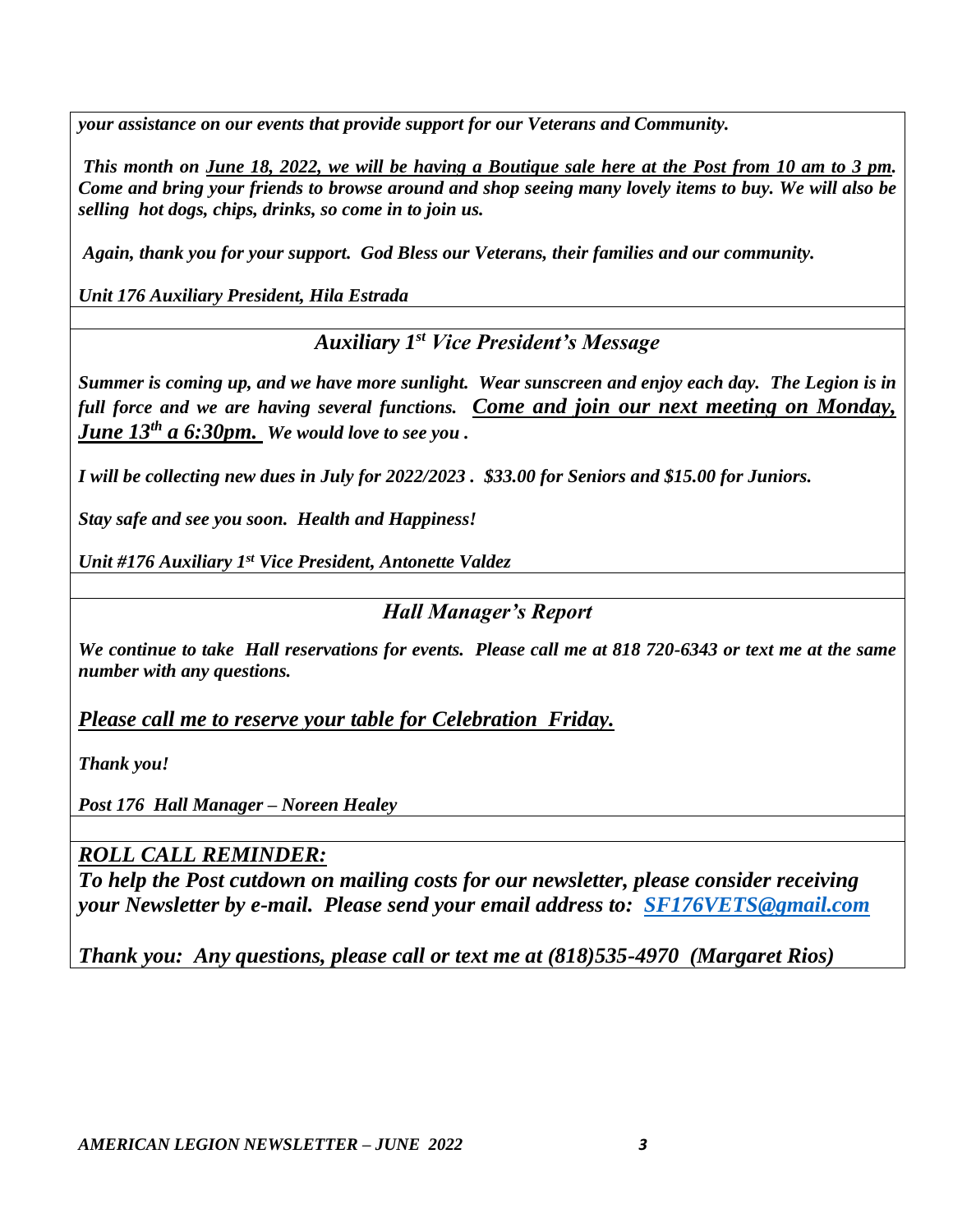

## JUNE 2022 Club House (818) 336-6776

*Noreen Healey (818) 720-6343*



**American Legion Post #176** 602 Pico St.

**& San Fernando, CA 91340**

**American Legion Auxiliary Unit #176**

| <b>Sunday</b>                          | <b>Monday</b>    | <b>Tuesday</b>                                      | Wednesday                       | <b>Thursday</b>                | Friday                            | <b>Saturday</b>                            |
|----------------------------------------|------------------|-----------------------------------------------------|---------------------------------|--------------------------------|-----------------------------------|--------------------------------------------|
|                                        |                  |                                                     |                                 | $\boldsymbol{2}$               | $\boldsymbol{\beta}$              | $\boldsymbol{4}$                           |
|                                        |                  |                                                     | $5PM - Patrick$<br><b>Bingo</b> |                                |                                   | $5pm-12am$                                 |
|                                        |                  |                                                     |                                 |                                |                                   | <b>Hall Rented</b>                         |
| 5                                      | 6                | $\overline{7}$                                      | 8                               | 9                              | 10                                | 11                                         |
|                                        |                  | <b>6PM-Board Meeting</b><br><b>7PM-Genl Meeting</b> | $5pm$ - Patriot<br><b>Bingo</b> |                                |                                   | (Posibly)<br><b>Hall Rented</b>            |
| 12                                     | 13               | 14                                                  | 15                              | 16                             | 17                                | 18                                         |
|                                        | 6:00pm -ALA Mtg. |                                                     | $5pm$ - Patriot<br><b>Bingo</b> | $6:00PM-MCL$<br><b>Meeting</b> |                                   | $10$ am- $3$ pm $-$<br><b>ALA Boutique</b> |
| 19                                     | 20               | 21                                                  | 22                              | 23                             | 24                                | 25                                         |
| <b>Father's Day</b>                    |                  | <b>6PM-Board Meeting</b><br><b>7PM-Genl Meeting</b> | $5pm$ - Patriot<br><b>Bingo</b> |                                | <b>June Celebration</b><br>Friday | $5:30-12:00$ am<br><b>Hall Rented</b>      |
| 26                                     | 27               | 28                                                  | 29                              | 30                             |                                   |                                            |
| $12-3pm - 50+$<br><b>Club Luncheon</b> |                  |                                                     | $5pm$ - Patriot<br><b>Bingo</b> |                                |                                   |                                            |
|                                        |                  |                                                     |                                 |                                |                                   |                                            |
|                                        |                  |                                                     |                                 |                                |                                   | Page 4.                                    |
|                                        |                  |                                                     |                                 |                                |                                   |                                            |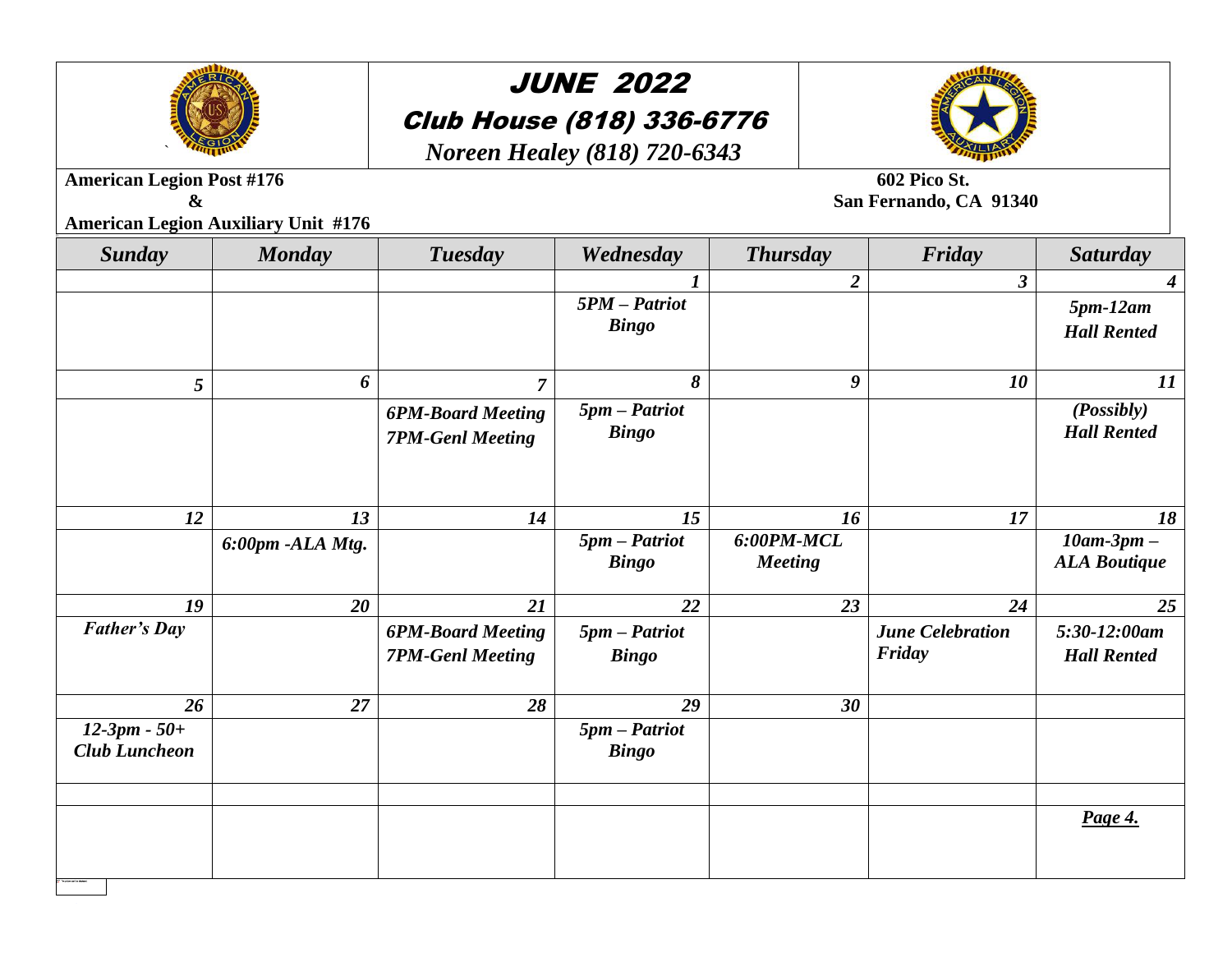

# ALA DANCE – May 7, 2022

# Patriot Bingo – *Committee* ALA Relay for LifeYard Sale

**SUBRICAN ACHOIS CENTERNIAL**